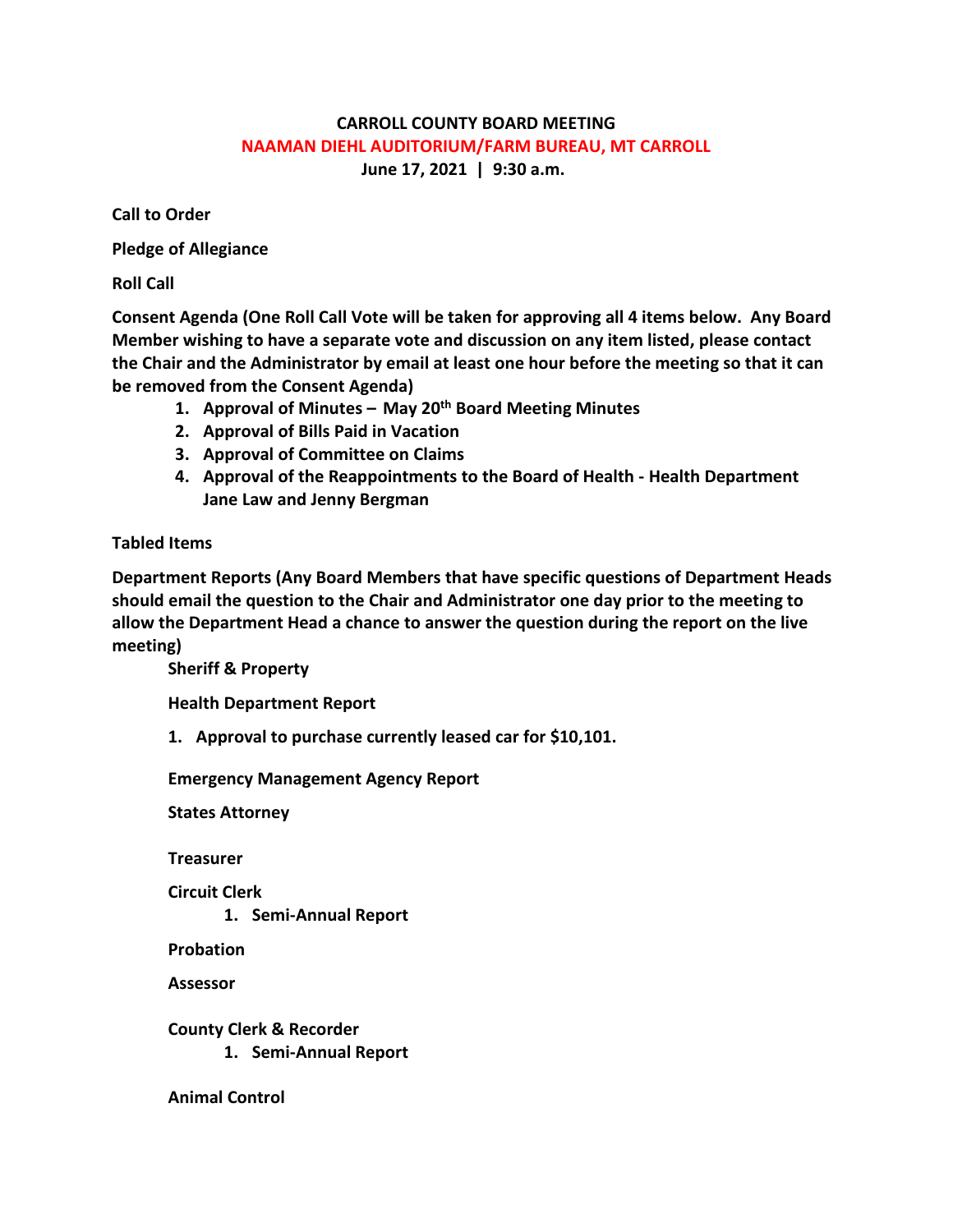**Highway**

- **1. Monthly Report**
- **2. Approval of Petition for Bridge Aid from Salem Road District for Section 11347 Arnolds Grove Road.**

**GIS**

**Zoning**

**Zoning Board of Appeals**

**Other Departments**

**Affiliate and Liaison Reports (Email Chair and Administrator one day prior to meeting if a Board Member or Affiliate has a voice report to add to any written report)**

**LRA – Mr. Paul Hartman**

**CEDS – Mr. Imel**

**UCCI – Mr. Payette**

**911 – Mr. Robert Hartman**

**VAC – Mr. Paul Hartman**

**Senior Services – Mr. Imel 1. Monthly Report**

**Hotel/Motel – Ms. Anderson 1. Monthly Report**

**Tri-County Opportunities Council – Mr. Preston**

**708 Board**

**Extension**

## **Old Business**

- **1. Approval of Chapter 10 "Reapportionment of County Board" with review and possible changes after Census data is received if pending State legislation extends the deadline for final action**
- **2. Approval of Chapter 20 "Rules and Procedures for the County Board**

**3. Approval of "Carroll County Corona Virus State and Local Fiscal Recovery Funds Plan"**

**4. Approval of Expenditures from Corona Virus Relief Fund (84).** 

**New Business**